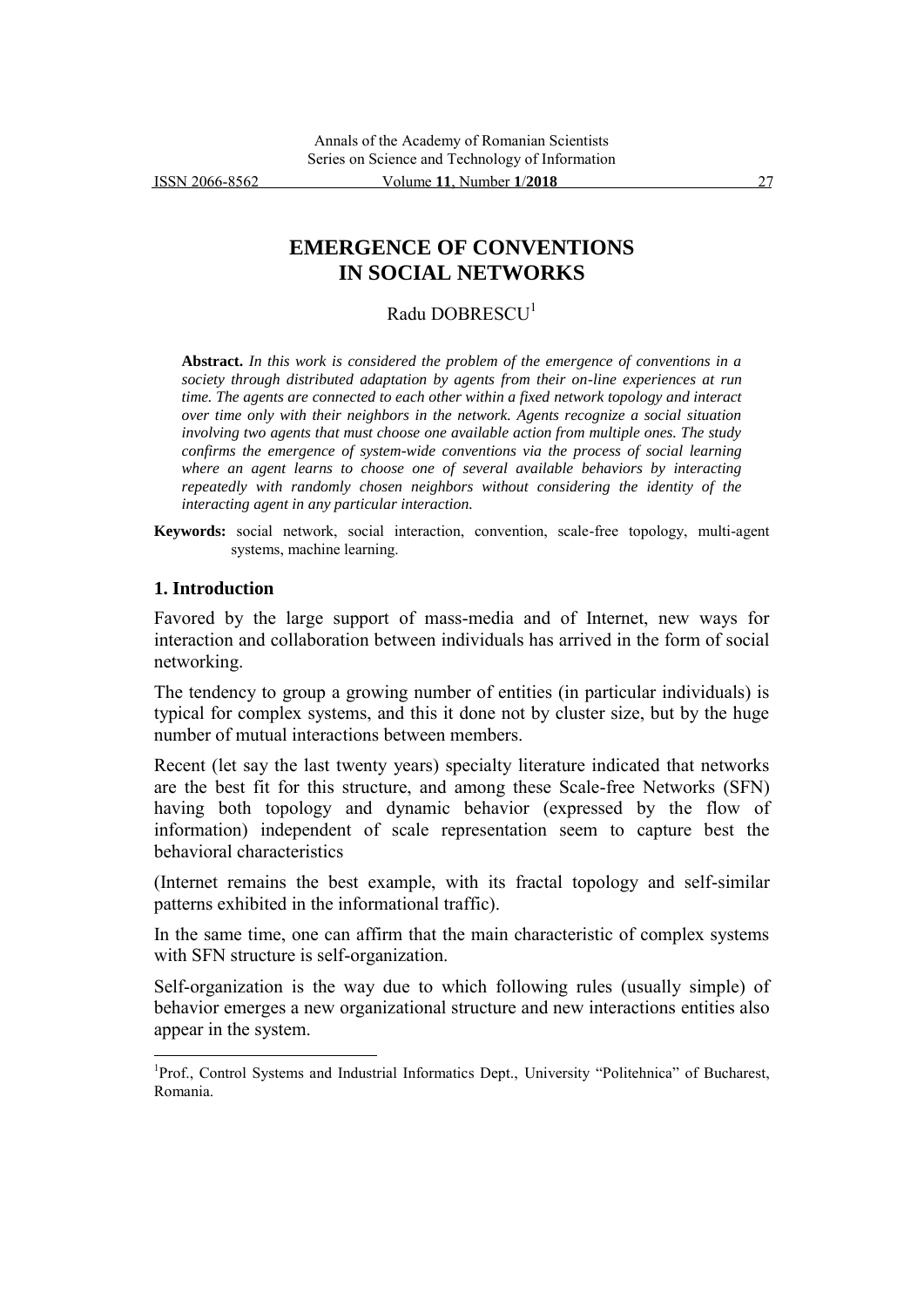The term self-organization is used to describe the dynamics of complex systems and related emergent processes. Most often the interactions are nonlinear and the evolution is nondeterministic (somehow chaotic), but may lead to a new hierarchical order in the system.

In this way, emergence is a step in the evolution of complex systems allowing their adaptation to changes in the environment and can also bring new ordering relationships, for example by limiting the degrees of freedom of movement.

Through its relationships with social entities, an organization overcomes the entities' cognitive, physical, temporal, formal and informal barriers and thusly, through its formalism of group affiliation, its procedures, objectives and restrictions imposed to its members, it persists despite the fact that, alone or at group level the agents (i.e., the members of a social entity or of an organization) do not interact.

Consequently, the organizations enjoy the advantages of its own purely formal structures which can exist independently of the individual objectives, actions and intentions of the agents, which it actually coerces to act in a certain manner, such as through objective differentiation and therefore though material benefits differences, with the objective of reaching the organization's goals.

Conversely, an organization's formalism can become its disadvantage due to the inherent rigidity of the roles and structures of its makeup, which every so often are slow to react to open, dynamic and unpredictable environments.

In order to compensate this disadvantage, the organization must employ complex social interaction capacities, such as cooperation and negotiation, as well as adaptability and efficiency in overcoming the problems of its members (e.g., loss of interest, lack of interaction etc.).

Based on the above, we can conclude that organizations (i.e., systems composed of multiple agents/individuals) exist, react and persist due the common objectives and simultaneous actions of its members, and cannot be modeled like the social systems where, sociologically, the change of the systems' structure is due to the interaction between its members but not due to their intentions, which can be different.

Taking into account the needs of those organizations to respond quickly to the specific challenges of a hyper connected world, in this paper we study the emergence of conventions in a society of artificial agents through the repeated interactions between its members.

An on-line (or run-time) convention means that agents can tailor their decision to the current environment. Each agent learns from its interactions concurrently and over repeated interactions with randomly selected neighbors.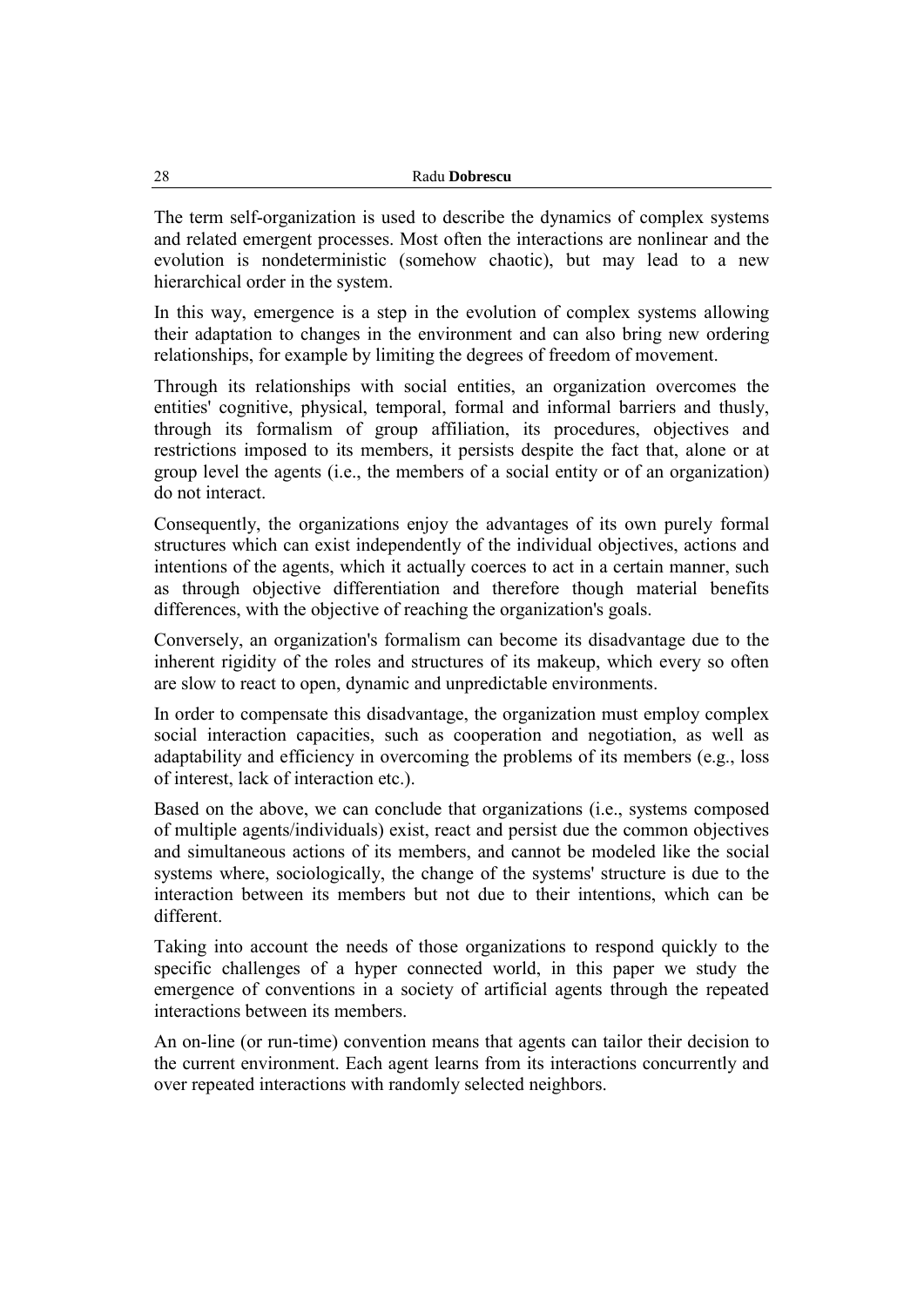Hence, it is important to study mechanisms that lead to emergence of a convention from on-line interaction experience.

Two particular approaches have been proposed to determine the development framework of this model: multi-agent system organization to observe how the members of such a system relate (for explanation of some elements of social emergence, such as collaboration, consensus, confidence) and respectively scalefree networks for evidence of some elements of organizational emergence (growth mechanisms and degree of interconnectivity).

### **2. Related works**

The emergence of social conventions in multi-agent systems has been rigorously analyzed first in the seminal work of Delgado [1], with reference to settings where every agent may interact either with every other agent or with nearest neighbors, according to some regular underlying topology.

These networks, one of the main examples being the Internet, are what is called complex, that is, either graphs with the small-world property or scale-free graphs. In this note is studied the efficiency of the emergence of social conventions in complex networks, with the conclusions that scale-free graphs make the system much more efficient than regular graphs with the same average number of links per node.

The problem of cooperation in multi-agent systems was largely discussed in [2]. The novelty consists in proposing the use of machine learning techniques to automate the search and optimization process.

Additionally, the authors discuss direct and indirect communication between agents in connection with learning, plus open issues in task decomposition, scalability, and adaptive dynamics.

Successive progress in resolving the issue of emergence has been brought about by the work of a group of authors ([3], [4], [5], [6]) that have started from the definition of convention by reference to social norms and have studied different network structures, in order to compare and evaluate the effects of different network topologies on the success and rate of emergence of social conventions.

Additionally they proposed a reward metric that takes into consideration the past action choices of the interacting agents, based on classical game theory.

Finally, we mention some more recent developments ([7], [8], [9]) that simultaneously address the three trends highlighted in social systems research: machine learning algorithms for evaluating cooperation mechanisms in multi-agent systems, evolutionary games to determine the effectiveness of social interactions and accuracy of social networks models based on free-scale topologies.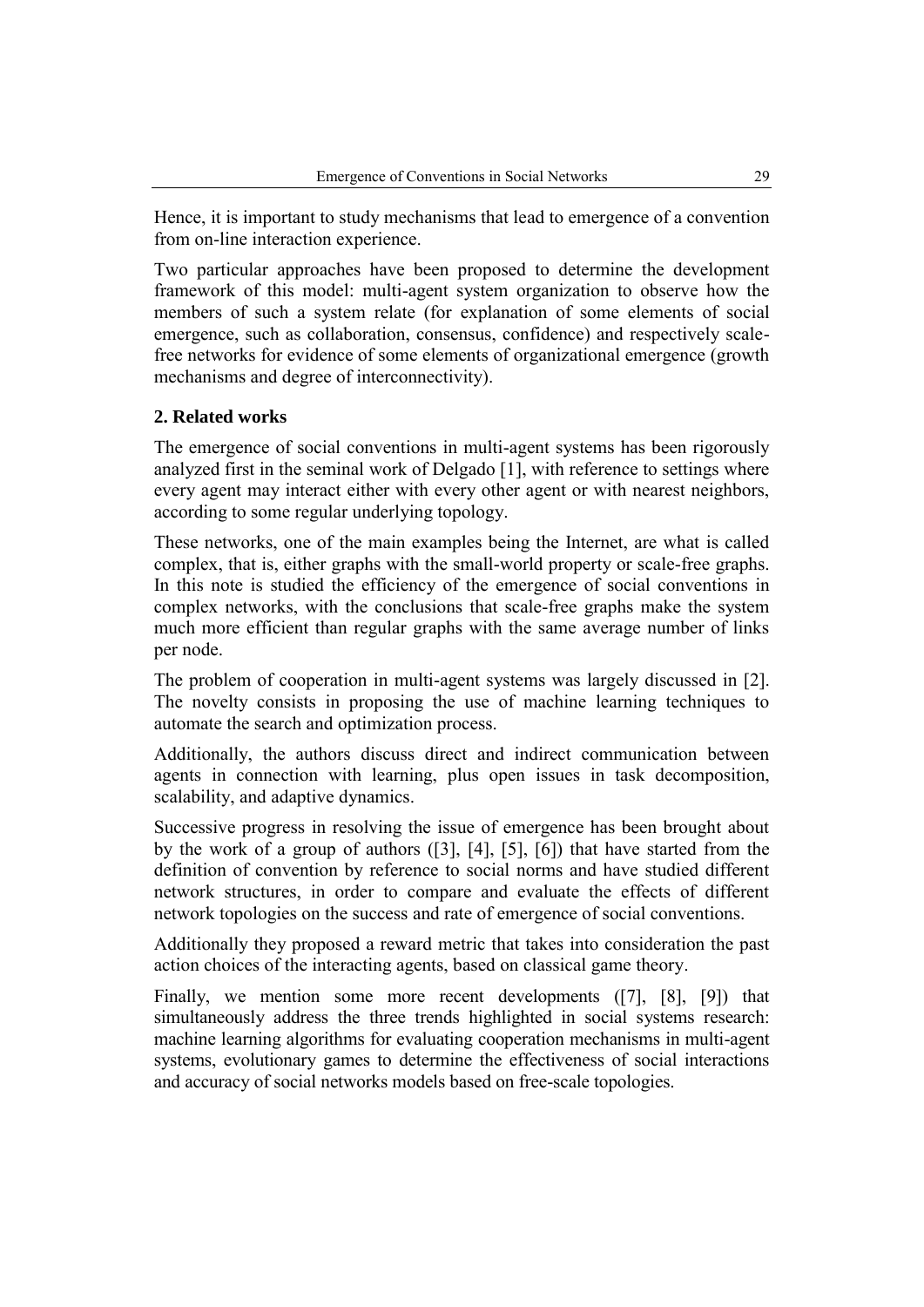Their contributions explain the emergence of cooperation, model the co-evolution of multiple network event streams to allow for more complex data structures with many types of nodes and events and introduce network statistics to reflect the potentially complex dependencies among agents.

# **3. Basic principles of the General Theory of Information**

### *Definition of social interactions*

Let consider a population of *N* interacting agents. Although in the general case a convention could involve an interaction between many agents at the same time, in our study we discuss only the case of bilateral interactions, the most common in practice. For our definition of a bilateral social interaction, we consider (similar to the definition given in [6]) that each agent plays a specific role: first role (or row role) and second (or column) role, where the rows and columns are elements of a matrix (the payoff matrix) reflecting the preferences between the different outcomes of the interaction for each agent like in a normal-form game.

Of course, we consider that each agent can experience both roles. The agent has to select an action in the set  $A_r$  of actions available to the row role, respectively in the set  $A_c$  of actions available to the column role). Each agent models the situation with a payoff matrix  $P_i$  of size  $|A_r| \times |A_c|$ .

**Definition 1** (*Social interaction*) A social bilateral interaction is a 4-tuple  ${N, A_r, A_c, (P_i)_{i \in N}}$  where:

 $-$  agent *i* gets  $P_i$  ( $a_r$ , $a_c$ ) when *i* is the row agent and chooses action  $a_r$  and the other agent is the column agent that chooses *ac*.

 $-$  agent *i* gets  $P_i$  ( $a_n a_c$ ) when *i* is the column agent and chooses action  $a_c$ and the other agent is the row agent that chooses *a<sup>r</sup>* .

We assume that all agents have a similar understanding of the social situation: all the agents share the same ordinal preference over the different outcomes of the game, but they may have different cardinal preferences. This assumption excludes from consideration situations where agents that have different preferences between the outcomes.

By the other hand, we allow the actual payoffs to differ from agent to agent, and we allow indifference: if some agents strictly prefer outcome *a* over outcome *b*, then no agent strictly prefer *b* over *a*, but some may be indifferent over them.

### *Topologies of social networks*

Agents are connected by a interconnection graph *G* of a fixed topology that restricts their interactions only with their direct neighbors (we represent agent relationships with nodes and links).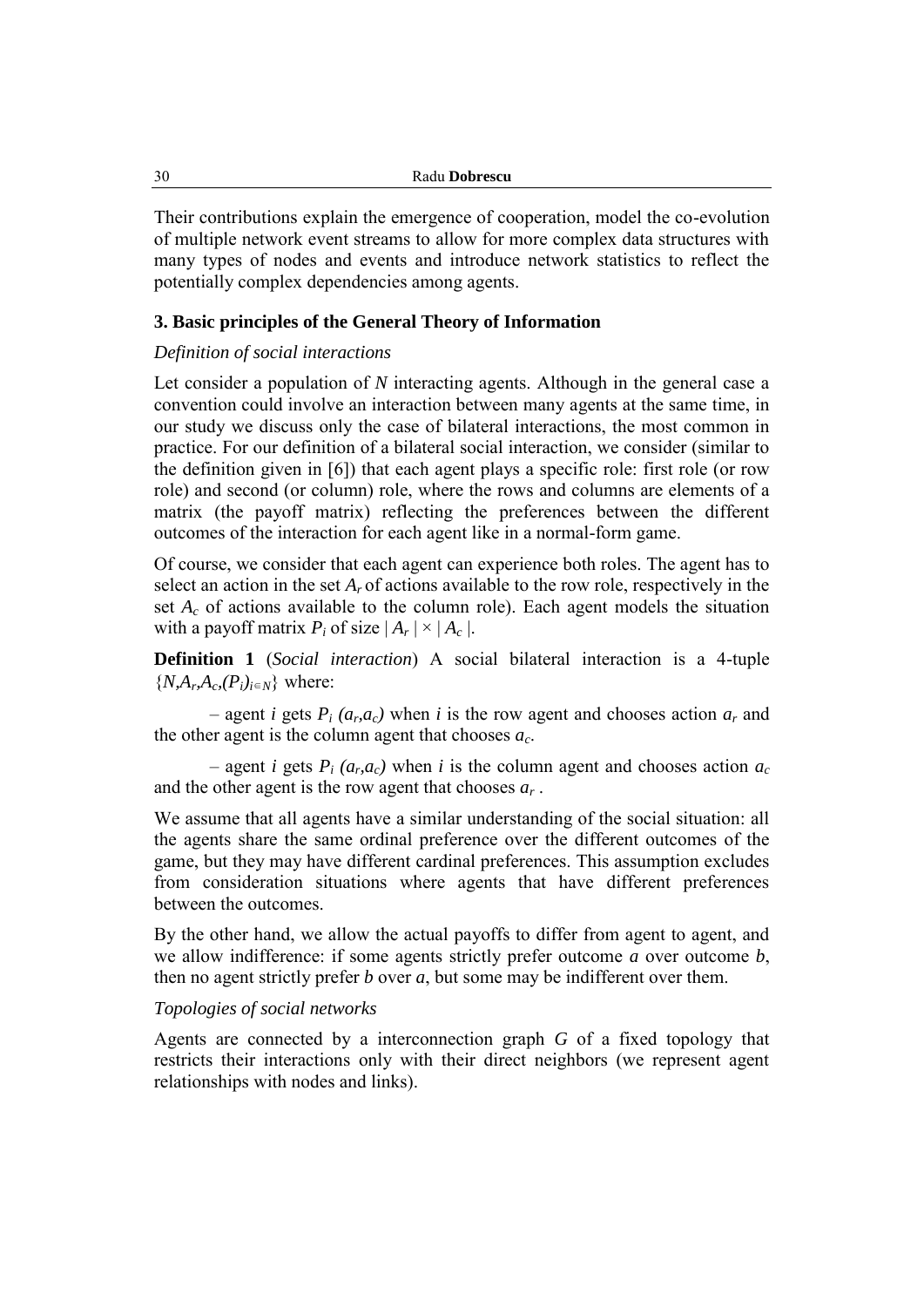Every node *i* represents an agent (actor) *i* within the network and links (*i, j*) denote social ties between agents *i* and *j*.

More of that, we decorate each link (*i, j*) with the strength of the social tie or the amount of information flowing through it, hereafter called link weight *wi,j*.

The statistical analysis of link weights  $w_{i,j}$  between pairs of vertices in the social network indicates an heterogeneous pattern of interactions, typically following a power law:  $P(w_{i,j}) \sim w_{i,j}^{2}$  where  $P(w_{i,j})$  is the probability of having a link with weight *wi,j*.

In addition, the heterogeneous distribution of link weights might be related to the hierarchical organization of the social network.

In this aim, we define  $\vec{P}(w_{i,j}) \sim w_{i,j}^{-1-\lambda}$  $P(w_{i,j}) \sim w_{i,j}$  $\overline{a}$ as the cumulative distribution function (cdf) of  $P(w_{i,j})$  and  $P(w_{i,j}) = 1 - P(w_{i,j})$  $\overline{a}$  as the complementary cumulative distribution function (ccdf), or simply the tail distribution.

For example, in **fig. 1** are represented the tails for the distribution of the number of agents (friends) per user in a simulation of a small social network with around 500 users, were each user is represented as a node in a graph. Each node is encoded with an integer.

The analysis of the graph was made for two cases, depending of the social relation between two users A and B, which can be asymmetric or symmetric.

An asymmetric relation (**fig. 1 a**) means that if node A has an edge to node B, this does not mean that B also has an edge to A.

Of course, in the symmetric relation (fig. 1 b) there is a bidirectional link between A and B.



**Fig. 1.** ccdf of the friendship graph: **a)** asymmetric; **b)** symmetric.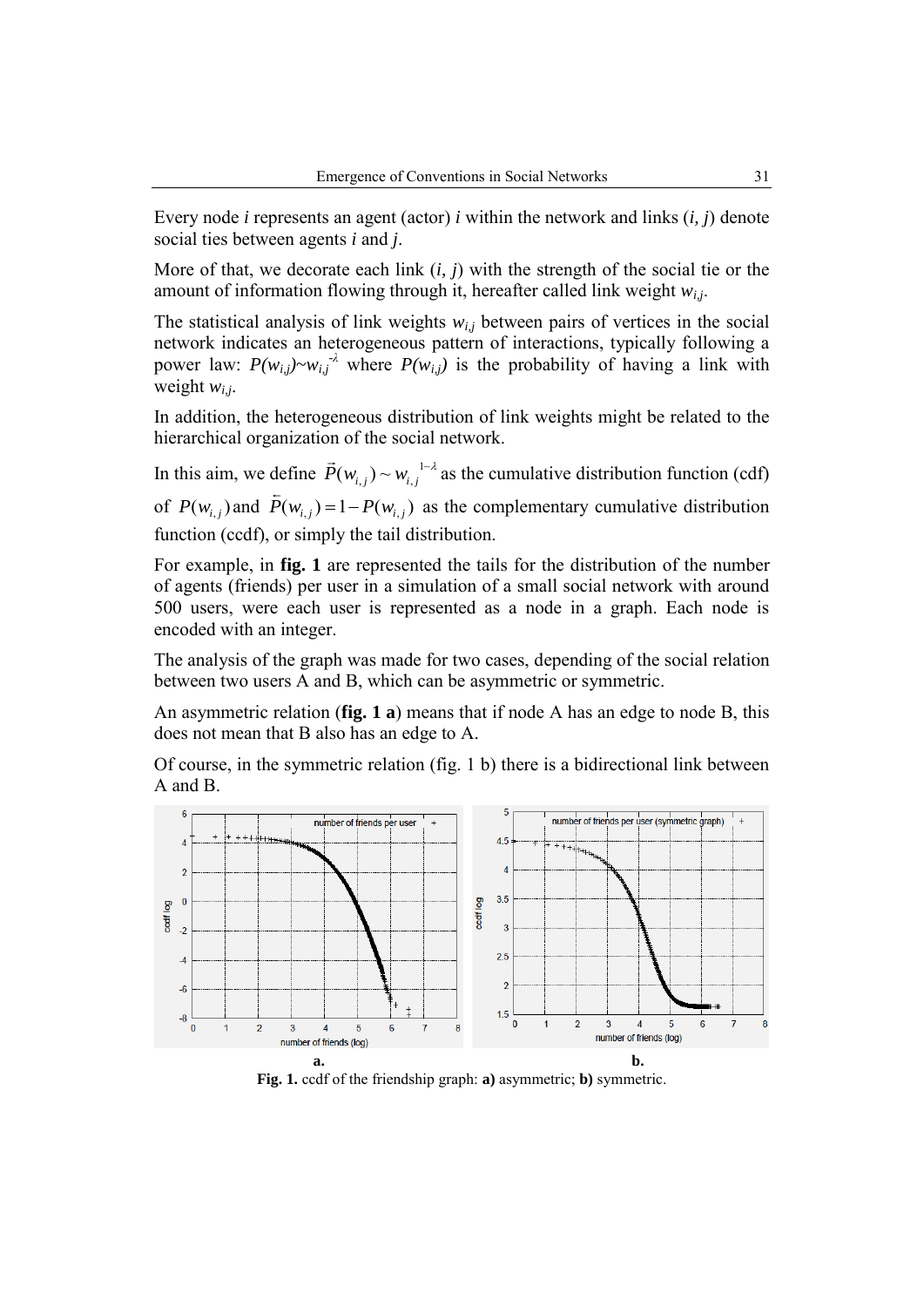Both distributions seem to be heavy tailed, which means that the properties of the graph do not change if the edges in the graph are directed or undirected.

For these reason in all other simulations we have considered only the symmetric version of the graph, which is more appropriate with the real case of open social networks (OSS).

There is a characteristic pattern of symmetric interaction, where a few strong units dominate the activity of the whole OSS. Interestingly, the distribution of link weights in large software communities also follows a power-law; with an exponent consistent with the observed in the small software communities.

Most real networks typically contain parts in which the nodes (units) are more highly connected to each other than to the rest of the network. The sets of such nodes are usually called clusters, communities, cohesive groups, or modules having no widely accepted, unique definition.

This remark leaded us to consider that the most suitable topology of a social network is that of a scale free network [10].

**Fig. 2** illustrates the topology of a free scale network with 128 nodes that started from an initial core of 4 nodes; in the connection of other nodes we have applied the law of the preferential attachment.



**Fig. 2.** A network with scale-free topology.

#### *Social interaction protocol*

To resume, we consider in our model a population of *N* of  $n = |N|$  agents located in a graph *G* that faces a social situation involving two roles, with their corresponding action set *Ar, Ac*, and each agent *i* models the social situation with a game having a payoff matrix *Pi*. Hence, we represent the social situation as a tuple  $\{N, G, A_r, A_c, P_1, \ldots, P_n\}$ .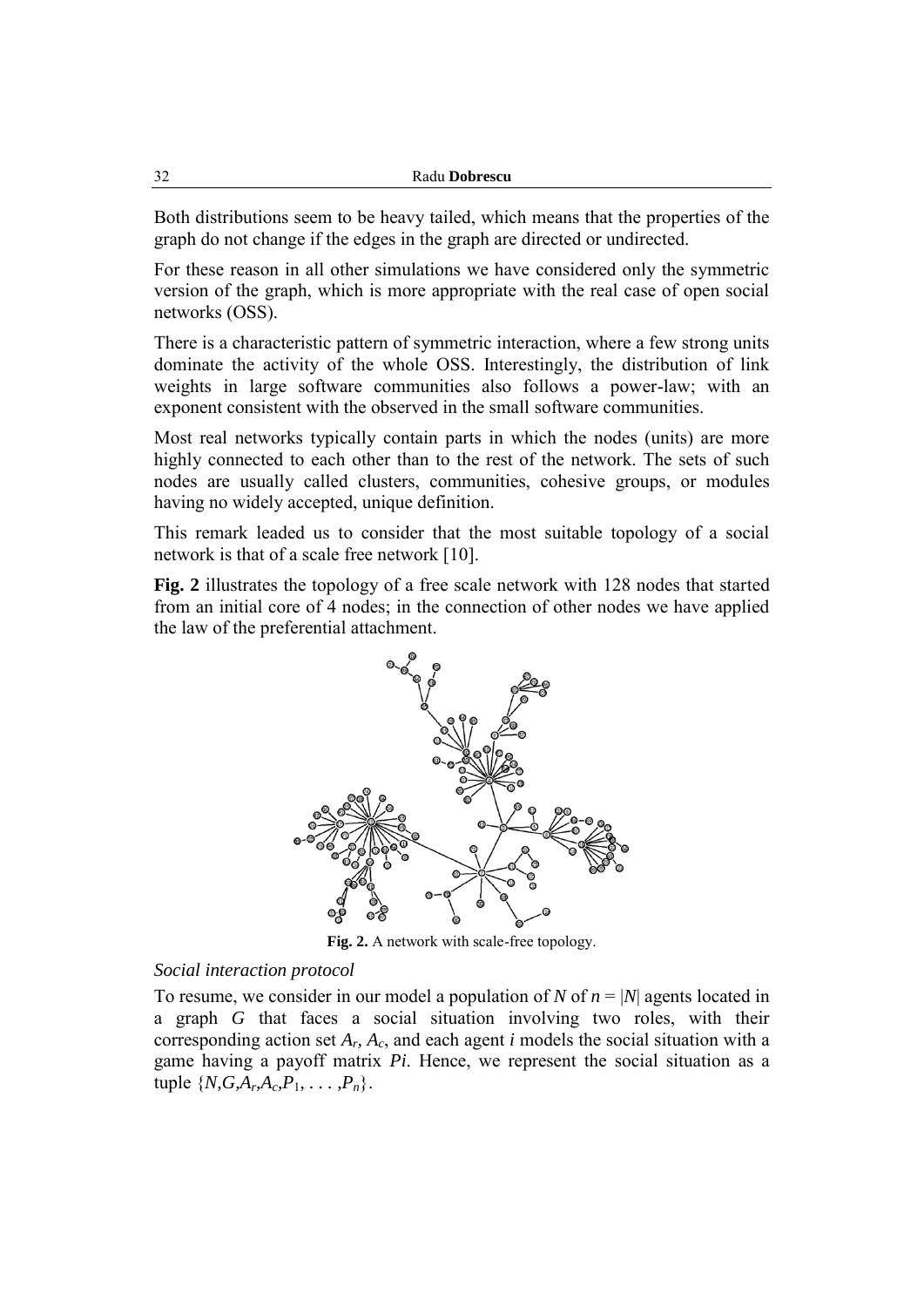The simulation of the system progresses in discrete steps. At each iteration, many distinct pairs of agent are randomly generated. To make a pair, an agent is first chosen from the set of agents that has not already been selected, and is paired with a randomly selected neighbor that has not yet been selected. This selection process is iterated until no more pairs can be formed, i.e., when there are no more neighbor agents that have not been selected.

In the case of a fully connected graph, this algorithm will produce N/2 pairs at each iteration, and all the agents will learn at the same speed.

However, when agents do not have the same number of connections, the agents that have more neighbors are more likely to experience an interaction at each iteration.

This selection imbalance introduces a bias: agents with more connections will accumulate more experience and will learn faster than agents with a small number of connections.

Because of the topology of the graph, agents with many connections will also have a greater influence on others.

# **4. Theoretical approaches in the Information Science**

### *Definition of a social convention*

The behavior of an agent in repeated play of a bilateral stage game is characterized by its actions when it plays respectively the row role and the column role.

More formally, given a social interaction  $\{N, G, A_r, A_c, P_1, \ldots, P_n\}$ , the behavior of an agent *i* is a pair  $(r^i, c^i)$  that consists of a pure strategy  $r^i \in A_r$  for the row role and a pure strategy  $c^i \in A_c$  for the column role (the strategies are the actions available to the agents). A convention corresponds to an equilibrium strategy profile for all pairs of agents in the population. It is a simplified form of the consensus principle used in Decision Support Systems (DSS) philosophy.

**Definition 2** *(Social convention)* For a social situation  $\{N, G, A_r, A_c, P_1, \ldots, P_n\}$ , we say that the population uses a *convention* when for all pairs of agents *(i, j )*, we have both that  $(r^i, c^j)$  is an equilibrium for the game  $(\overline{P}_i, P^T_i)$  and  $((r^i, c^i)$  is an equilibrium for the game  $((P^T, P_j)$ where  $P^T$  is the transpose of *P*.

Not all equilibria are conventions, and in the following, we will consider that a convention is a pure strategy Nash equilibrium. The use of a Nash equilibrium ensures that the equilibrium is stable: knowing that other agents are following the convention, a given agent is incentivized to follow it as well.

We consider only pure strategies as, in practice, conventions are pure strategies.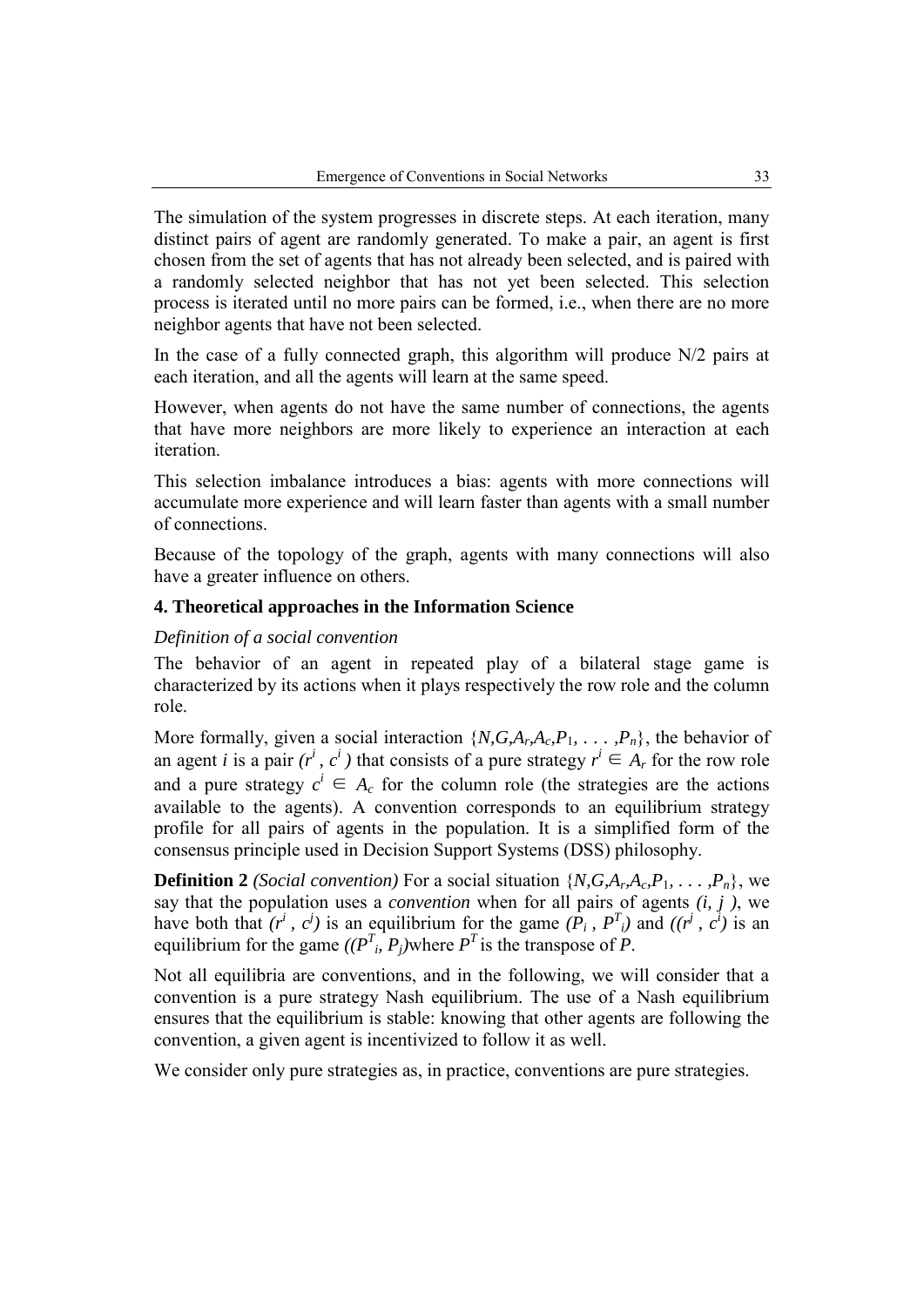In Nash equilibrium the two players adopt a pair of strategies such that neither player can get a better payoff by deviating from their strategy.

In other words, each strategy is a best response to the other. Depending on the game, there may be no Nash equilibrium, a unique one, or much equilibrium. Because in these strategies the players are not allowed to use randomness to decide their moves, they are called pure strategies.

Now is the moment when Machine Learning (ML) as technique Artificial Intelligence (AI) of meets Game Theory. Many situations involving many agents can be modeled as games where learning algorithms can then be used as decision making mechanisms. As a result, learning to play repeated games has been an active area of research in multiagent systems and in particular in social networks, when considering that all agents would adopt the same learning algorithm in a decentralized environment.

### *Machine learning algorithm*

We assumed that the basic decision making mechanism of an agent is a learning mechanism. This allows the agents to adapt their behaviors to their current environment and reduces the need for the system designer to specify precise parameters for each environment.

We will further assume that agents try to learn a behavior at the level of a social interaction. For example, an agent does not try to learn a behavior that depends on the specific agent he interacts with. If an agent fails to learn an appropriate behavior at this level, we would assume that the agent would refine her model of the situation (e.g. consider different sub-situations or learn some exceptions). Then, the agent would be able to recognize a given situation and use the appropriate data to make a decision.

With the social learning framework, there is no theoretical guarantee that a convention does emerge and stabilize. The goal of the agents is not to learn or discover a convention. Rather, their goal, as rational agents, is to choose decisions to maximize their expected utility. In order to test whether it was possible for learners to choose a correct behavior, we chose reinforcement learning as our tool for decision making.

In this aim we are studying the emergence of a convention in a population of interconnected interacting agents. Each agent uses a learning algorithm to learn, from accumulated experience, how to behave in each role of the social situation. We will at first assume that the agents do not have any initial bias towards a particular equilibrium.

We want to observe whether the population is able to learn the same behavior, i.e., whether, in the long run, the population adopts a convention.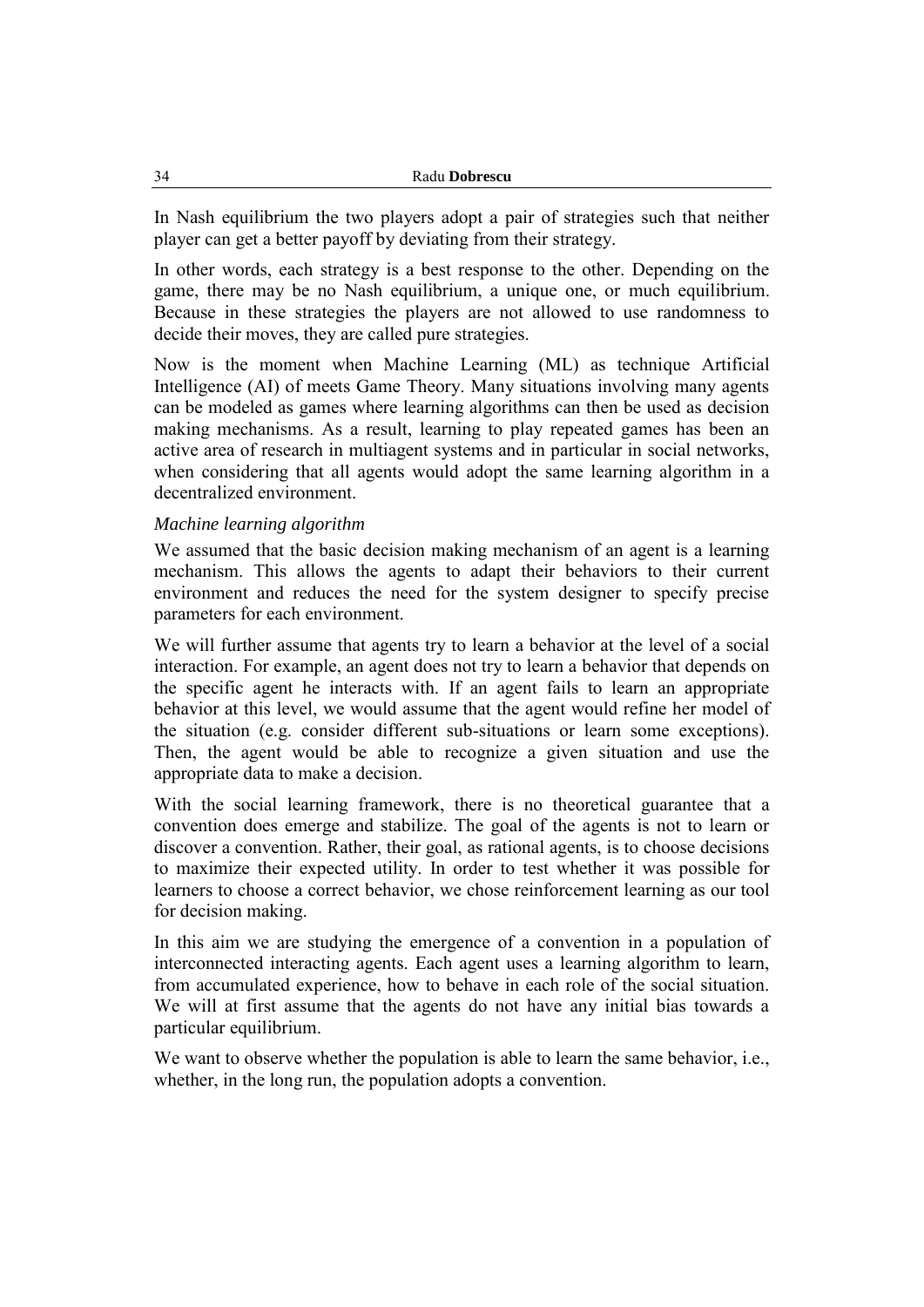To learn a useful behavior, an agent needs to first explore its options and subsequently exploit its accumulated knowledge. Even when the behavior of other agents appears predictable, an agent will need to explore periodically to ensure that it is not using a sub-optimal strategy.

It is also important in case of a change in the environment or if they change environments. This is particularly important for open and dynamic agent societies that are of interest to us and to a large percentage of researchers in the multi-agent systems community.

Consequently, to identify the emergence of a convention, we adopted a common definition from literature [11].

**Definition 3** (*Convention emergence*) For a social  $\{N, G, A_i, A_i, P_1, \ldots, P_n\}$ , a convention has emerged when the strategy profile  $(r, c) \in A_r \times A_c$  is played by *T* % of the population in a given iteration. The threshold *T* is different in various contributions, but all the authors agree that it should be at least 90%.

Note that each agent must learn how to behave for each role of the social situation. In this paper, we assumed that both roles are learnt independently. Of course, this issue is relevant for interactions that are not symmetrical. For symmetric problem, we would simply need a single learning algorithm.

Now we consider agents situated in more restrictive interaction topologies. Each agent is represented by a node in the network and the links represent the possibility of interaction between nodes (or agents). We consider that agents form a onedimensional lattice with connections between all neighboring vertex pairs. We can see that when increasing the neighborhood size, the convergence time is steadily reduced. This effect is due to the topology of the network. When the one dimensional lattice has a small neighborhood size, on average, the diameter of the graph is high and therefore agents located in different parts of the network need a higher number of interactions to communicate their decisions or arrive at a consensus.

When agents have a small neighborhood size, they will interact often with their neighbors, resulting in diverse sub conventions forming at different regions of the network. We note that in each interaction, both agents are learning from it, therefore agents reinforce each other in each interaction. Such divergent sub conventions conflict in overlapping regions. To resolve these conflicts, more interactions are needed between agents in the overlap area between regions adopting conflicting sub conventions.

Unfortunately, the agents in the overlapping regions may have more connections in their own sub convention region and hence will be reinforced more often by their sub conventions, which makes it harder to break sub conventions to arrive at a consistent, uniform convention over the entire society.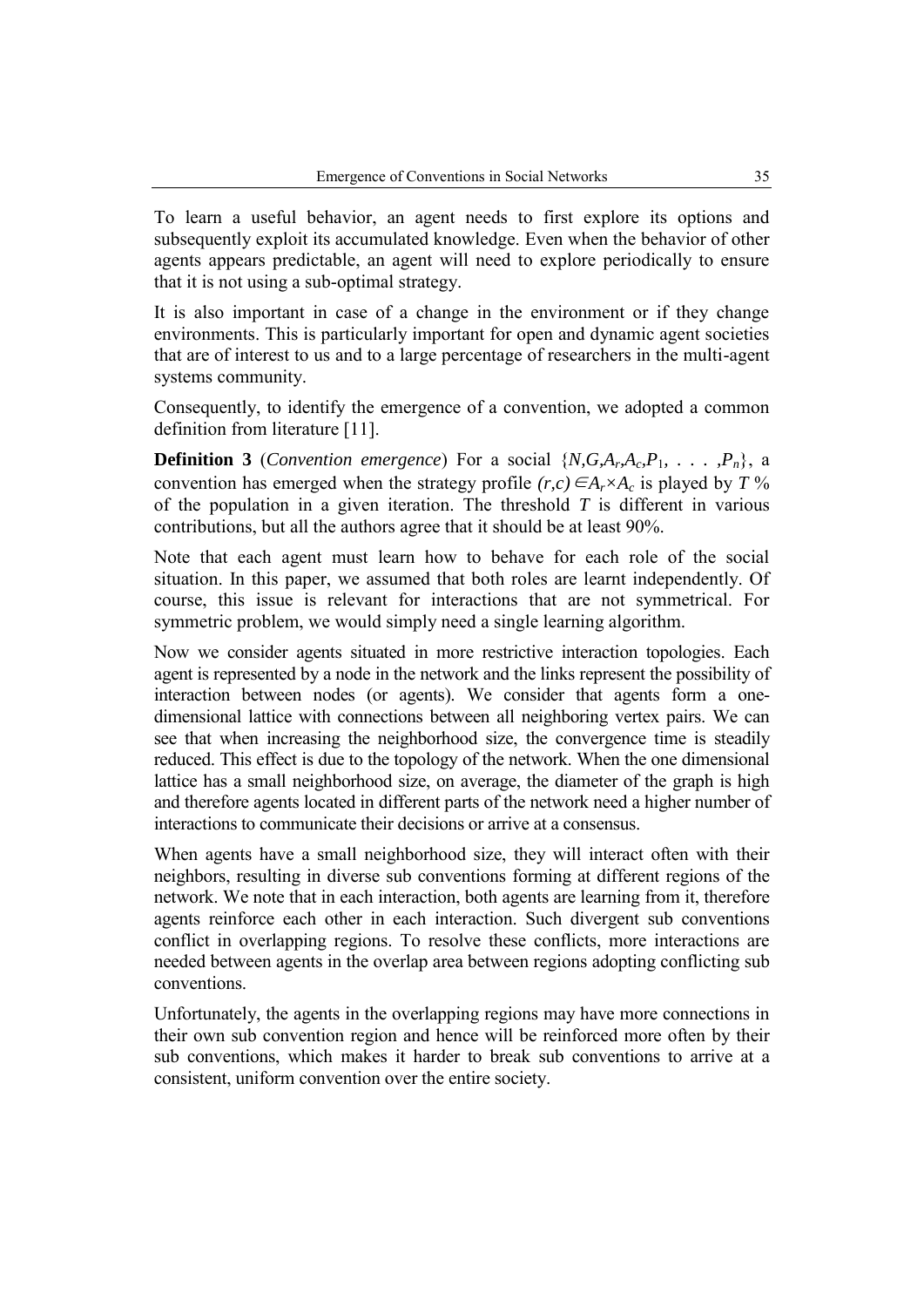On the other hand, when neighborhood sizes are large, and hence network diameters are small, agents interact with a large portion of the population. As a result, it is less likely that sub conventions are created or sustained.

### *Emergence of conventions in scale-free networks*

We observe an interesting phenomenon for scale-free networks: sub-conventions might be persistent and the entire population fails to converge to a single convention. This phenomenon can be explained by some particular structure of the network.

In general, each node *i* of a network can be characterized by a membership number  $m_i$ , which is the number of communities the node belongs to. In turn, any two communities  $\alpha$  and  $\beta$  can share  $s_{\alpha,\beta}^{ov}$  nodes, which we define as the overlap size between these communities.

Naturally, the communities also constitute a network with the overlaps being their links. The number of such links of community  $\alpha$  can be called as its community degree,  $d_{\alpha}^{com}$ .

Finally, the size of any community  $\alpha$  can most naturally be defined as the number of its nodes. To characterize the community structure of a large network we introduce the distributions of these four basic quantities. In particular, we will focus on their cumulative distribution functions denoted by  $P(s^{com})$ ,  $P(d^{com})$ ,  $P(s^{ov})$ , and  $P(m)$ , respectively.

The basic observation on which our definition for community relies is that a typical community consists of several complete (fully connected) subgraphs that tend to share many of their nodes.

Thus, we define a community, or more precisely, a *k*-clique-community (the term was introduced in [12]) as a union of all *k*-cliques (complete subgraphs of size *k*) that can be reached from each other through a series of adjacent *k*-cliques (where adjacency means sharing *k*−1 nodes).

This definition is aimed at representing the fact that it is an essential feature of a community that its members can be reached through well connected subsets of nodes.

There are other parts of the whole network that are not reachable from a particular *k*-clique, but they potentially contain further *k*-clique-communities.

In turn, a single node can belong to several communities. All these can be explored systematically and can result in a large number of overlapping communities. Notice that in most cases relaxing this definition (e.g., by allowing incomplete *k*-cliques) is practically equivalent to lowering the value of *k.*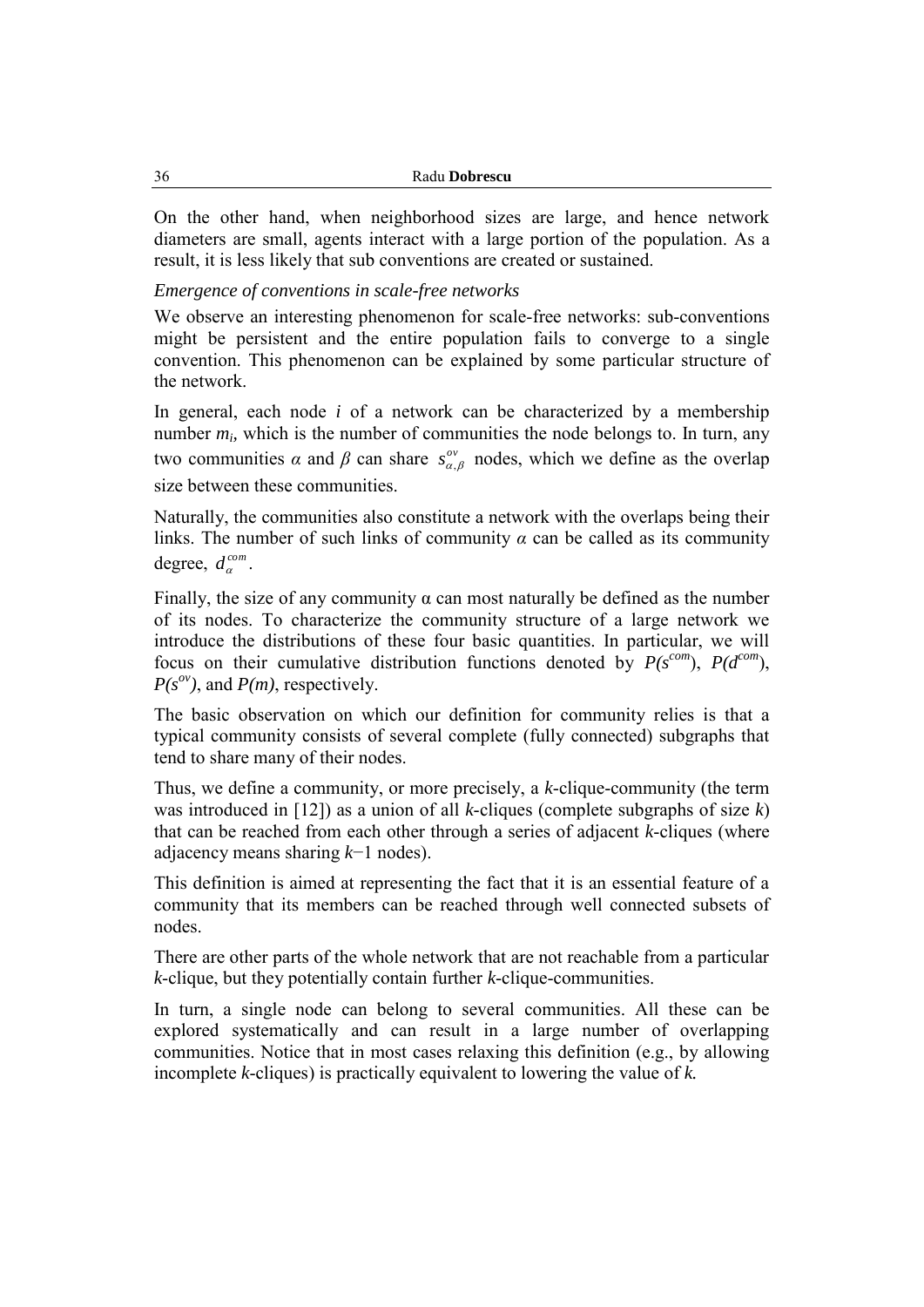In the same time any *k*-clique (complete subgraph of size *k*) can be reached only from the k-cliques of the same community through a series of adjacent *k*-cliques (two k-cliques are adjacent if they share *k−1* nodes). The algorithm for numerical determination of the full set of *k*-clique-communities is based on first locating all cliques (maximal complete subgraphs) of the network and then identifying the communities by carrying out a standard component analysis of the clique-clique overlap matrix [8]. We use our method for binary networks (i.e., with undirected and unweighted links).

An arbitrary network can always be transformed into a binary one by ignoring any directionality in the links and keeping only those that are stronger than a threshold weight *w\**. Changing the threshold is like changing the resolution with which the community structure is investigated: by increasing *w\** the communities start to shrink and fall apart. A very similar effect can be observed by changing the value of *k* as well: increasing *k* makes the communities smaller and more disintegrated, but at the same time, also more cohesive.

The extent to which different communities overlap is also a relevant property of a network. Although the range of overlap sizes is limited, the behavior of the cumulative overlap size distribution  $P(s^{ov})$  is close to a power law for each network, with a rather large exponent.

# **5. Conclusions**

We investigated a bottom-up process for the emergence of social convention that depends exclusively on individual experiences rather than observations or hearsay. The proposed social learning framework requires each agent to learn from repeated interactions for a given social situation, without using knowledge of the identity of the other agents involved in the interactions.

The goal of this work was to evaluate whether such social learning can successfully evolve and sustain a useful social convention that resolves conflicts and facilitates coordination between population members.

The experimental results confirm that such distributed, individual, and social learning is indeed a robust mechanism for evolving stable social conventions. The results also suggest that to deploy a multiagent system, one can use generic agents that use learning mechanisms which can, with no detailed knowledge of the environment, learn efficient and stable coordination behavior.

Additionally the results confirm that stable conventions arise in scale-free networks because of some inherent structural characteristics of these networks. For the future we plan to investigate, in further depth, the reasons why these conventions might be created and maintained, as well as, mechanisms to dissolve them.